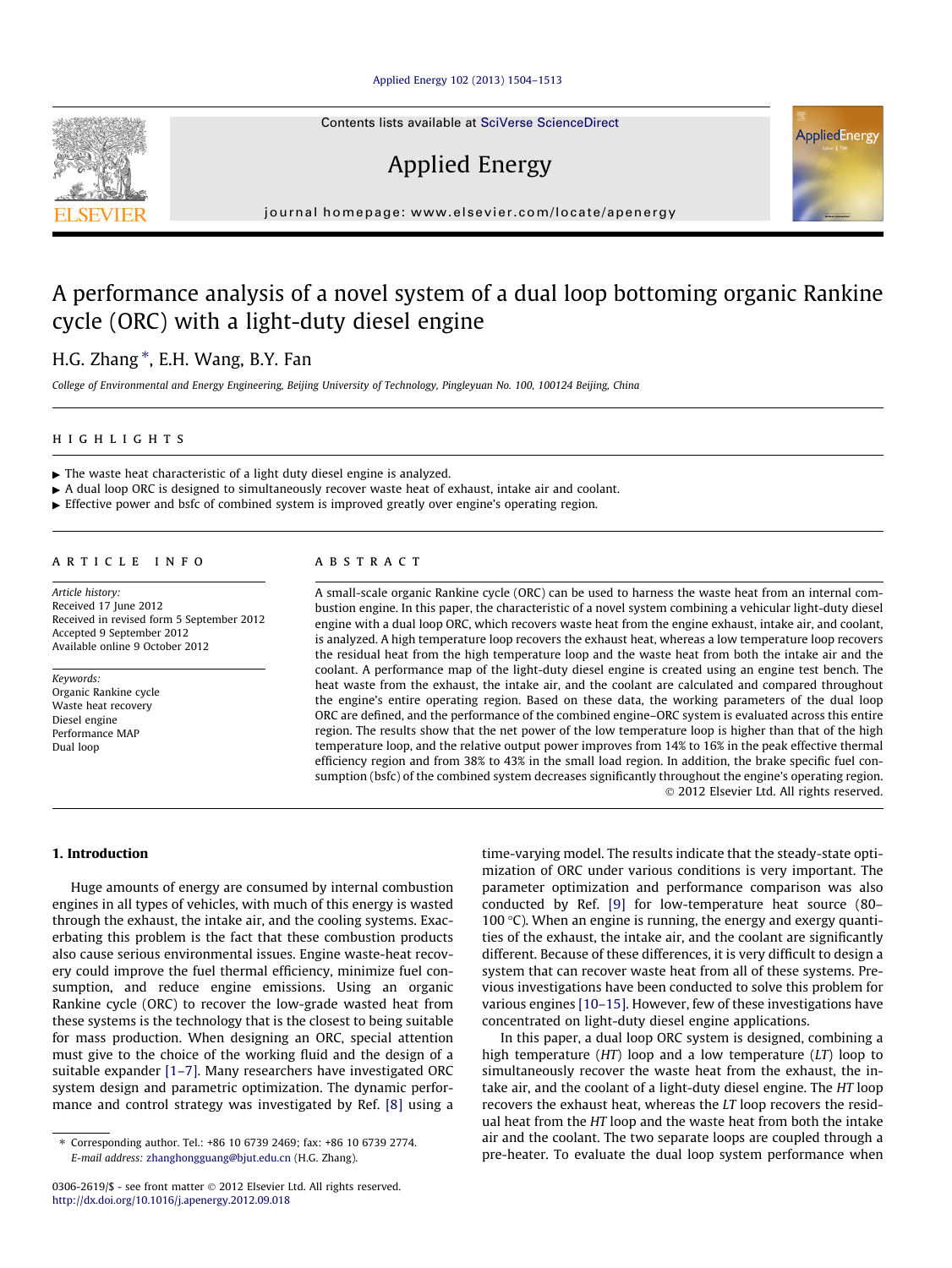## Nomenclature

| W                                                      | power (kW)                                                        | s1                       | expander 1                                    |
|--------------------------------------------------------|-------------------------------------------------------------------|--------------------------|-----------------------------------------------|
| m                                                      | mass flow rate $(kg/s)$                                           | s2                       | expander 2                                    |
| h                                                      | enthalpy (kJ/kg)                                                  | pre                      | pre-heater                                    |
| s                                                      | entropy $(k]/kg K$                                                | int                      | intercooler                                   |
| Ì                                                      | exergy destruction rate (kW)                                      | cool                     | coolant                                       |
| T                                                      | temperature $(K)$                                                 | C                        | condenser                                     |
| P                                                      | pressure (MPa)                                                    | mc                       | mean condensing temperature                   |
| Q                                                      | heat quantity (kW)                                                | me                       | mean evaporation temperature                  |
| mf                                                     | mass fraction                                                     |                          | fuel                                          |
| x, y                                                   | molar amount                                                      | a                        | intake air                                    |
|                                                        |                                                                   | b                        | brake                                         |
| Greek letters                                          |                                                                   |                          | indicated                                     |
| η                                                      | efficiency                                                        | misc                     | miscellaneous                                 |
|                                                        |                                                                   | n                        | net                                           |
| Subscript                                              |                                                                   | $\mathcal{C}\mathcal{S}$ | combined system                               |
| <i>cr</i>                                              | critical point                                                    | HТ                       | HT loop                                       |
| bp                                                     | normal boiling point                                              | <b>LT</b>                | LT loop                                       |
| 0                                                      | reference state                                                   |                          |                                               |
| HT1, HT2, HT2s, HT3, HT4, HT4s state points in HT loop |                                                                   | Acronyms                 |                                               |
|                                                        | LT1,LT2,LT2s,LT3,LTa,LT4,LTb,LT5,LT6,LT6s state points in LT loop | ORC                      | organic Rankine cycle                         |
| p1                                                     | pump 1                                                            | HT                       | high temperature                              |
| p2                                                     | pump 2                                                            | <b>LT</b>                | low temperature                               |
| exh                                                    | exhaust gas                                                       | ODP                      | ozone depletion potential (relative to R11)   |
| in                                                     | at the inlet                                                      | GWP                      | global warming potential (relative to $CO2$ ) |
| out                                                    | at the outlet                                                     | <b>SUV</b>               | sport utility vehicle                         |
| e1                                                     | evaporator 1                                                      | bsfc                     | brake specific fuel consumption               |
| e2                                                     | evaporator 2                                                      |                          |                                               |

combined with a light-duty diesel engine, the waste heat quantities are first calculated using engine test data. Based on these calculations, the working parameters for the HT and LT loops are determined. R245fa and R134a are selected as the working fluids for the HT loop and the LT loop, respectively. Finally, the performance map of the combined system is calculated and compared to a system with a non-bottoming ORC.

### 2. System design

The waste heat generated by a light-duty diesel engine is found mainly in the exhaust, the intake air, and the coolant. The waste heat carried by the lubrication system can be added to the coolant waste heat if a water-cooled heat exchanger is used. The dual loop ORC designed for this study is shown in [Fig. 1.](#page--1-0) The HT loop recovers the exhaust waste heat, while the LT loop is coupled to recover the residual heat of the HT loop, the waste heat of intake air in the intercooler, and the coolant waste heat. The HT loop consists of a pump (pump 1), an evaporator (evaporator 1), an expander (expander 1), the pre-heater, a reservoir (reservoir 1), and the associated connecting pipes. The LT loop consists of a pump (pump 2), the intercooler, the pre-heater, an evaporator (evaporator 2), an expander (expander 2), the condenser, a reservoir (reservoir 2), and the associated connecting pipes. The LT loop is coupled to the HT loop via the pre-heater, which is used as the condenser for the HT loop. Two single screw expanders were adopted here, which were invented by Beijing University of Technology, China [\[16,17\].](#page--1-0) The working fluid of the HT loop was chosen to be R245fa because of its good safety and environmental properties [\[18\]](#page--1-0). For the lowtemperature ORC, R134a was selected as the working fluid because of its appropriate critical temperature and pressure. R134a is also an environmentally friendly refrigerant with a zero ODP and a relatively low GWP value [\[19\]](#page--1-0), widely used in automotive air-conditioners. The properties of these two working fluids are listed in [Table 1](#page--1-0).

The working principle of the dual loop system is illustrated in [Fig. 2](#page--1-0). After the light-duty diesel engine warms up, the ORC system starts to recover the waste heat. The R245fa is pumped from reservoir 1 to evaporator 1, corresponding to the HT1 to HT2 process. The waste heat from the exhaust is then added, and the working fluid is evaporated to the saturated vapor state, HT3. Subsequently, the R245fa is expanded through expander 1, and the useful work out is used to generate electricity. R245fa is a dry working fluid, therefore, it changes to the superheated state, HT4, after expansion. Upon reaching the pre-heater, the R245fa is transformed into the saturated liquid state, HT1, after transferring its heat to the R134a working fluid. Later, the working fluid returns to reservoir 1 and waits for the next circulation cycle. Meanwhile, in the LT loop, pump 2 pressurizes the R134a from reservoir 2 in preparation to be sent to the intercooler. The corresponding process is shown as moving from LT1 to LT2 in [Fig. 2](#page--1-0). The R134a is heated to the sub-cooled state LT3 by the intake air in the intercooler. Subsequently, the R134a enters into the pre-heater and changes into the two-phase state, LT4. The coolant then flows out of the engine jacket and heats the R134a to the superheated state LT5 inside of evaporator 2. Overheating is required because R134a is a wet working fluid and overheating guarantees that no liquid is generated during the subsequent expansion process. The R134a remains in the slightly superheated state LT6 after undergoing an expansion process inside expander 2. Later, the fluid is condensed back to the saturated liquid state LT1 in the condenser before flowing back into reservoir 2. The saturation curves of R245fa and R134a are plotted in the T–s diagram of [Fig. 2](#page--1-0). The upper red<sup>1</sup> lines correspond to the HT loop, while the lower blue lines show the LT loop.

 $1$  For interpretation of color in Figs. 2 and 3, the reader is referred to the web version of this article.